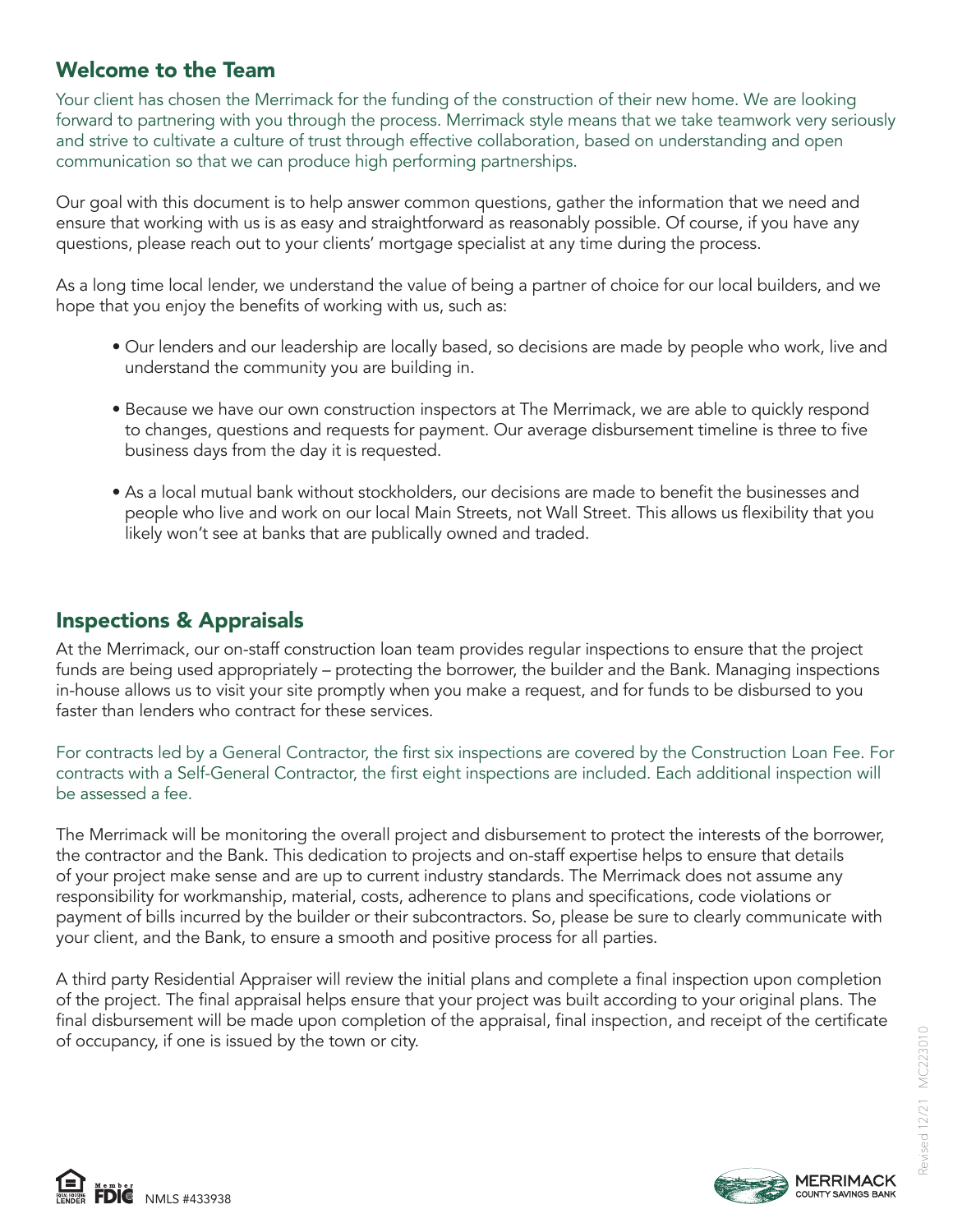# Required Documentation

At the end of this document, there are a number of forms that we will need you to complete and return to us as soon as possible. For your ease of use, these forms are all available in fillable electronic format. Simply reach out to your client's mortgage specialist so that they can email them to you, or visit our website and search for "Construction Loan Process Details for Home Builders".

ALL General Contractors must complete and return the following forms to your client's mortgage specialist as soon as possible:

- 1. Residential Materials Specifications (Exhibit A) or your standard specifications sheet. Please note that The Merrimack reserves the right to request that this form be completed if the alternate specification sheet you submitted does not meet the needs of the Bank or the project appraisal experts.
- 2. Contractor Construction Budget (Exhibit C)
	- For any cost line listed as \$0, please be sure to note the reason in the "Explanation" Line
	- The contingency rates are different for General Contractors (5%) and Self-General Contractors (10%). Only one is applicable for your project, not both
- 3. A copy of the Construction Contract signed by the Contractor and Borrower(s)
- 4. Building Plans
- 5. Subdivision plans, if applicable

In addition the following items will be needed in order to close the loan.

- 1. Proof of liability and Workmen's Compensation Insurance
- 2. A current W9 Form. You can either click the link on the electronic version of this document or go to https://www.irs.gov/pub/irs-pdf/fw9.pdf. If you have worked with us in the last three years and you have no changes in your company name, address or taxpayer identification number, you do not need to submit another W9 form to us.
- 3. Pre-Closing Lien Waiver (Exhibit H)
	- This document is required only if payments have been made for work performed 120 days or less prior to closing the loan with the Merrimack
- 4. A copy of the building permit from the applicable town or city
- 5. Septic plans
- 6. State septic system approval for construction
- 7. Driveway permits, where applicable, from your town or city and/or state
- 8. Any other applicable permits, such as those pertaining to wetlands, dredge and fill.

In addition, please let us know if there have been any changes to your list of suppliers or subcontractors since our last project with you.



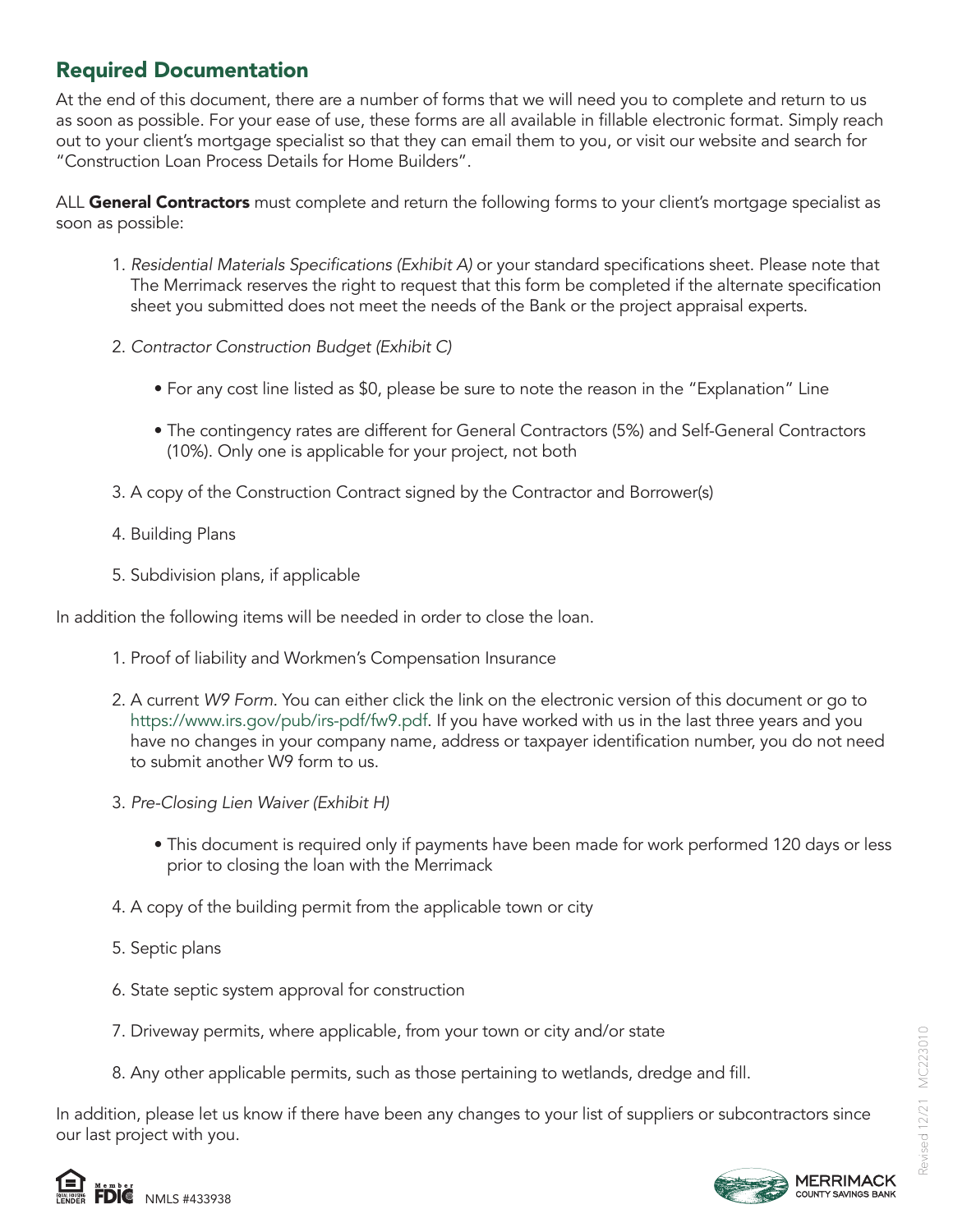If you are a **NEW General Contractor, meaning** it has been more than two years since the date of the last approval from the Merrimack or our sister banks Meredith Village Savings Bank or Savings Bank of Walpole. Please complete all of the forms listed above plus the following forms and return them to your client's mortgage specialist as soon as possible:

9. New Builder / Self-General Contractor Sub-contractor & Supplier List (Exhibit B)

## 10. General Contractor / Self General Contractor Qualification Form (Exhibit D)

If you are a **SELF-General Contractor**, meaning you are acting as your own General Contractor for the home building project please complete and return the forms listed above in the General Contractor and new builder section, as well as:

- 11. Self-General Contractor Subcontractor Insurance Notice (Exhibit J)
- 12. Quotes from each subcontractor for services that will be provided





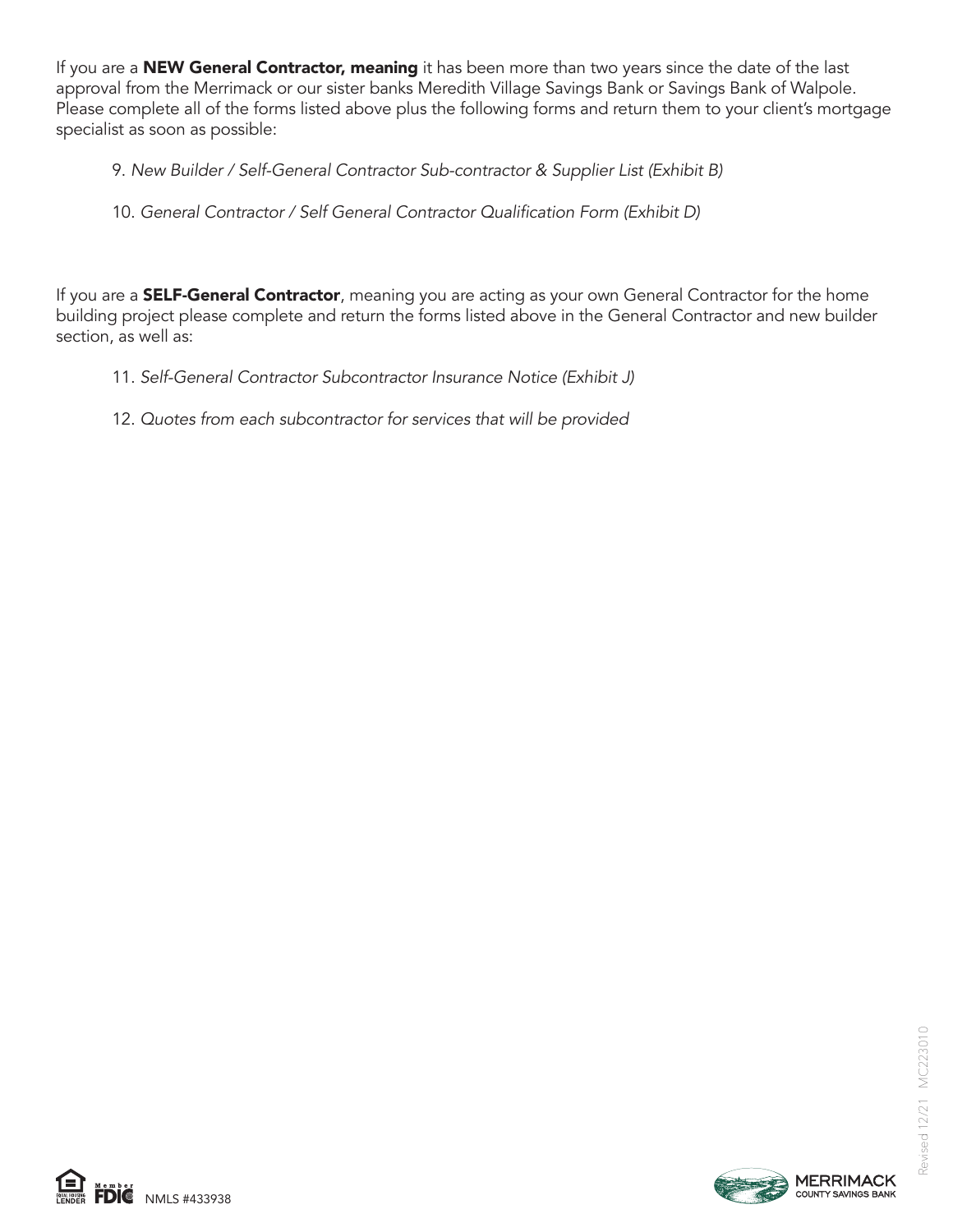#### **RESIDENTIAL MATERIALS SPECIFICATIONS**

### **EXHIBIT A**

**When to complete this:** This form, or your own specifications sheet, must be completed and submitted to the Bank. Please note that the Merrimack reserves the right to request that this form be completed if the alternate specifications sheet you submitted does not meet the needs of the Bank or the project appraisal experts.

| <b>Property Address</b>                                                                                                               | City, State, Zip Code                                             |
|---------------------------------------------------------------------------------------------------------------------------------------|-------------------------------------------------------------------|
| <b>Owner/Borrower Name</b>                                                                                                            | <b>Contractor Name</b>                                            |
| <b>Mailing Address</b>                                                                                                                | <b>Mailing Address</b>                                            |
| Custom<br>  Modular<br>$ $ Package<br>Type of Home:                                                                                   | Manufactured<br>$\mathbf{1}$                                      |
|                                                                                                                                       |                                                                   |
|                                                                                                                                       | Sq. Feet of Living Space: ____________ Foundation Size: _________ |
| Sewage Disposal:<br>Municipal Sewer<br><b>Water Source:</b>                                                                           | Municipal                                                         |
| <b>Community Sewer</b>                                                                                                                | Community                                                         |
| On-Site Septic System                                                                                                                 | On-Site Drilled Well                                              |
|                                                                                                                                       | On-Site Dug Well<br>Allowance \$                                  |
| <b>SITEWORK:</b><br>Driveway: Length __________ Width __________ Surface Material: _______________ Thickness: ___________             |                                                                   |
|                                                                                                                                       |                                                                   |
|                                                                                                                                       |                                                                   |
|                                                                                                                                       |                                                                   |
| <b>FOUNDATIONS:</b><br>Footings: Type _______________________Strength ______________ psi Thickness __________________________________ |                                                                   |
| Walls:                                                                                                                                |                                                                   |
| Concrete Slab: Thickness _____________Strength _______________ psi Thickness _________________ Subbase material _______               |                                                                   |
|                                                                                                                                       |                                                                   |
| Sump Pump:     Yes  <br>Radon protection:<br>Yes<br>No<br>No                                                                          | Crawl Space:<br>Yes<br>No                                         |



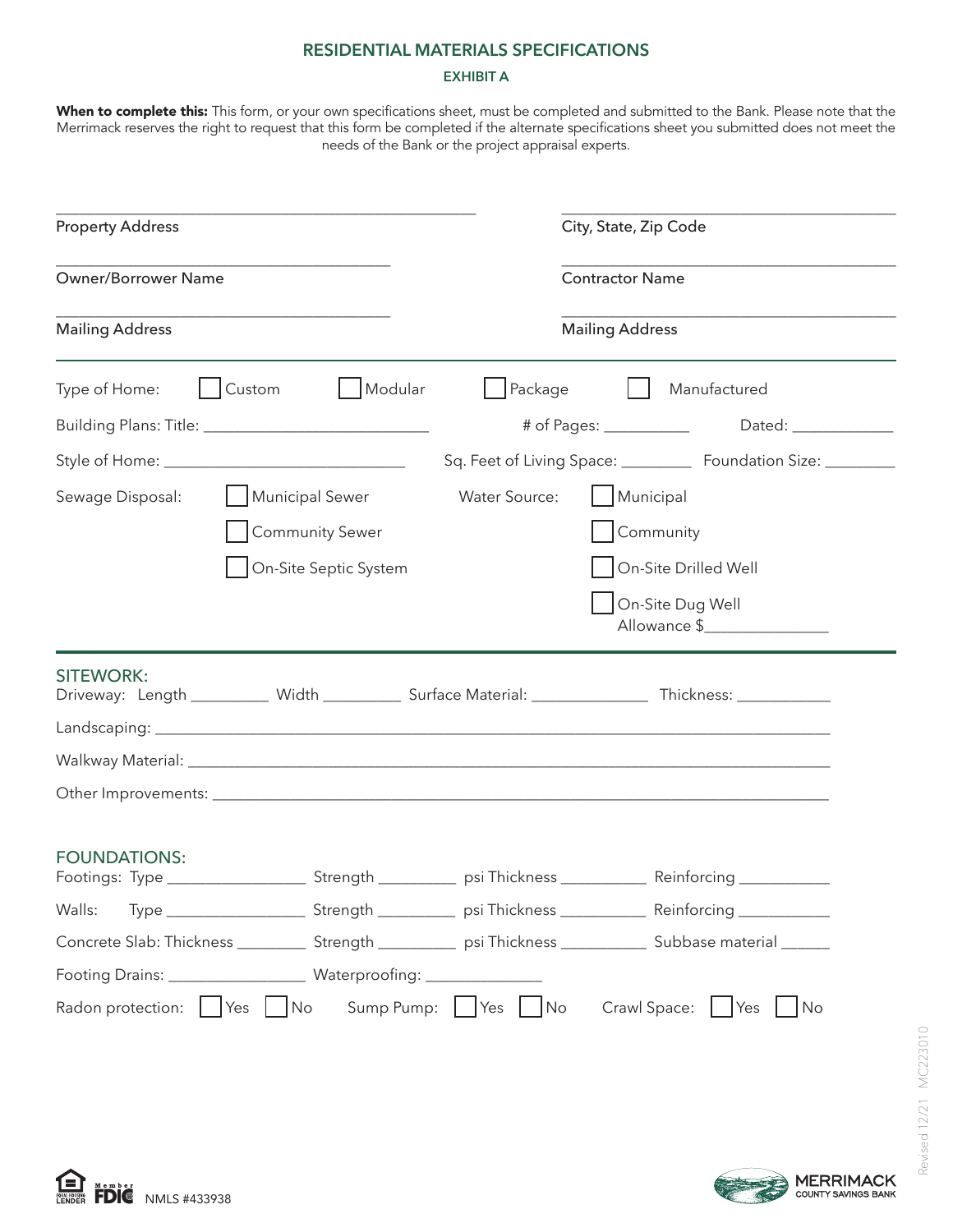| <b>CHIMNEYS:</b>          |  |                                                                                                           |  |
|---------------------------|--|-----------------------------------------------------------------------------------------------------------|--|
|                           |  |                                                                                                           |  |
| <b>FIREPLACES:</b>        |  |                                                                                                           |  |
|                           |  |                                                                                                           |  |
| <b>EXTERIOR FRAMING:</b>  |  |                                                                                                           |  |
|                           |  |                                                                                                           |  |
|                           |  | Siding: _______________________Grade __________Size ________________Exposure ____________________________ |  |
| <b>FLOOR FRAMING:</b>     |  |                                                                                                           |  |
|                           |  |                                                                                                           |  |
| <b>PARTITION FRAMING:</b> |  |                                                                                                           |  |
|                           |  |                                                                                                           |  |
| <b>ROOF:</b>              |  | Rafters______________________Grade _____________Size ______________Spacing _________________________      |  |
|                           |  | Sheathing: __________________Grade _________Thickness ____________Underlayment ____________________       |  |
|                           |  | Shingles: ______________________Drip edge __________Ventilation ____________Gutters ________________      |  |
| <b>INSULATION:</b>        |  |                                                                                                           |  |
|                           |  |                                                                                                           |  |
| <b>EXTERIOR DOORS:</b>    |  |                                                                                                           |  |
|                           |  |                                                                                                           |  |
| <b>INTERIOR DOORS:</b>    |  |                                                                                                           |  |
|                           |  |                                                                                                           |  |



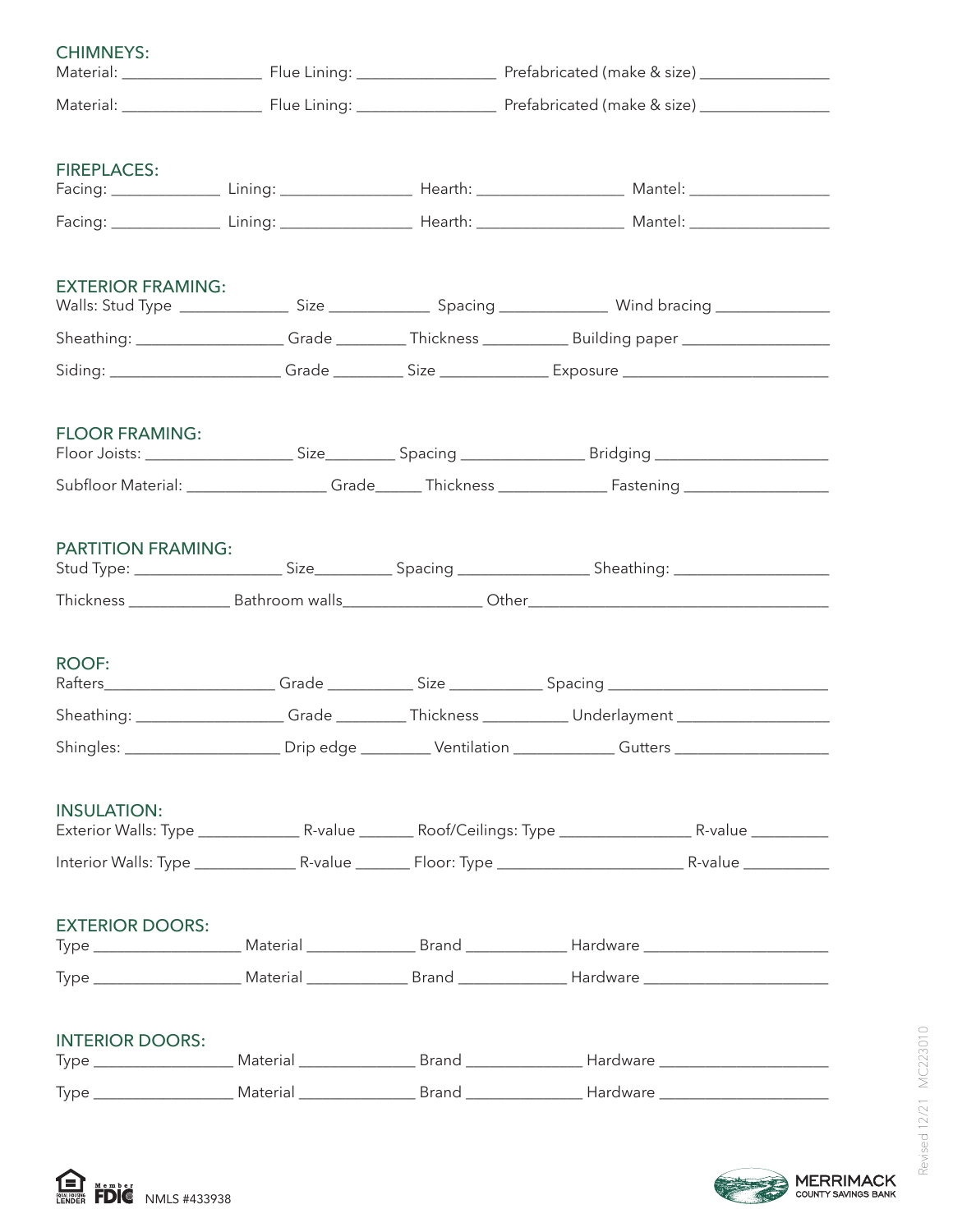| <b>WINDOWS:</b>                 |  |                                                                                                                       |
|---------------------------------|--|-----------------------------------------------------------------------------------------------------------------------|
|                                 |  |                                                                                                                       |
| <b>CABINETS &amp; VANITIES:</b> |  |                                                                                                                       |
|                                 |  | Bathroom Vanities _________________________Brand ____________________Countertops _____________________________        |
| Cabinet Allowance: \$           |  |                                                                                                                       |
| <b>SURFACE FINISHES:</b>        |  |                                                                                                                       |
|                                 |  |                                                                                                                       |
|                                 |  |                                                                                                                       |
|                                 |  |                                                                                                                       |
|                                 |  |                                                                                                                       |
|                                 |  |                                                                                                                       |
| <b>FLOOR COVERINGS:</b>         |  |                                                                                                                       |
|                                 |  |                                                                                                                       |
|                                 |  |                                                                                                                       |
|                                 |  |                                                                                                                       |
|                                 |  |                                                                                                                       |
| Family Room: Material           |  |                                                                                                                       |
|                                 |  |                                                                                                                       |
|                                 |  |                                                                                                                       |
| <b>PLUMBING:</b>                |  | Water Piping: ___________________ Sill Cocks: Number ________ Kitchen Sink ____________ Bathroom Lavatories ________  |
|                                 |  |                                                                                                                       |
|                                 |  | Toilets: ___________________________Quantity ___________Showers_______________________________Quantity ____________   |
|                                 |  | Bathtubs: ___________________________Quantity _______________Whirlpools _________________________Quantity ___________ |





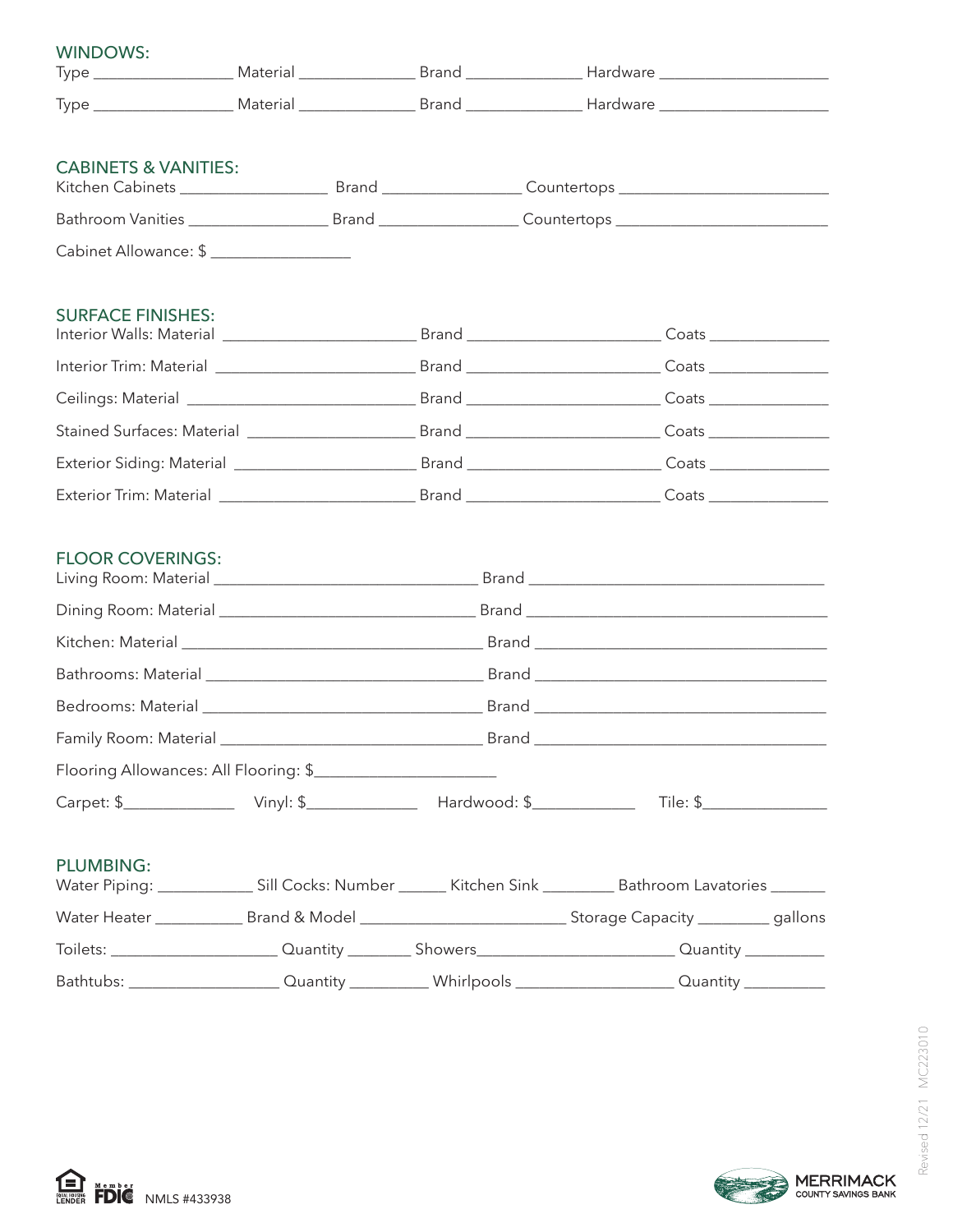| HVAC:                     |             |                |                                                                                                                 |
|---------------------------|-------------|----------------|-----------------------------------------------------------------------------------------------------------------|
|                           |             |                |                                                                                                                 |
|                           |             |                |                                                                                                                 |
| <b>ELECTRIC WIRING:</b>   |             |                |                                                                                                                 |
|                           |             |                |                                                                                                                 |
| <b>LIGHTING FIXTURES:</b> |             |                | Total number of fixtures: ___________ Total allowance for fixtures: ______________ Special fixtures: __________ |
| <b>APPLIANCES:</b>        |             |                |                                                                                                                 |
|                           |             |                |                                                                                                                 |
|                           |             |                |                                                                                                                 |
| <b>GARAGES:</b>           |             |                |                                                                                                                 |
|                           |             |                |                                                                                                                 |
| <b>PORCH/DECK:</b>        |             |                |                                                                                                                 |
|                           |             |                |                                                                                                                 |
| <b>OTHER FEATURES:</b>    |             |                |                                                                                                                 |
|                           |             |                |                                                                                                                 |
| <b>PREPARED BY</b>        | <b>DATE</b> | <b>COMPANY</b> |                                                                                                                 |

BORROWER DATE BORROWER DATE DATE

Revised 12/21 MC223010



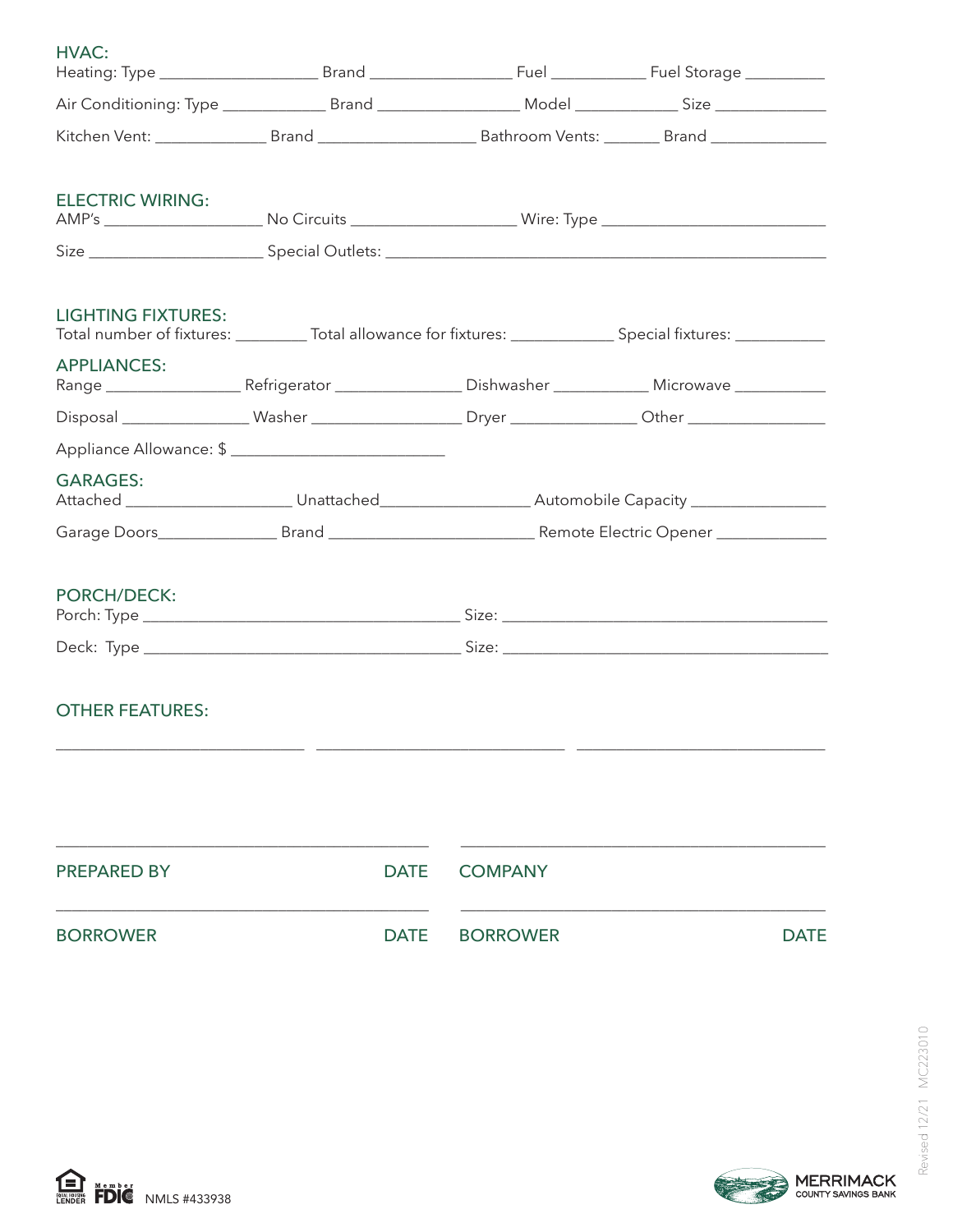### **NEW BUILDER / SELF CONTRACTOR SUB-CONTRACTOR & SUPPLIER LIST**

#### **EXHIBIT B**

When to complete this: Only new builders to the Merrimack or Self GCs need to complete this form, though we ask all builders to alert us to any changes in subcontractors or their contact information if it has changed since your last project. Please see the "Required Documentation" section of the "Construction Loan Process Details for Home Builders" for definitions of new builders and Self GCs.

| <b>TRADE</b>           | SUBCONTRACTOR/SUPPLIER | <b>TELEPHONE NUMBER</b> |
|------------------------|------------------------|-------------------------|
| Excavation             |                        |                         |
| Foundation             |                        |                         |
| Septic System          |                        |                         |
| Well                   |                        |                         |
| Frame                  |                        |                         |
| Roof                   |                        |                         |
| Insulation             |                        |                         |
| Plumbing               |                        |                         |
| Heating                |                        |                         |
| Masonry                |                        |                         |
| Siding                 |                        |                         |
| Drywall                |                        |                         |
| Paint                  |                        |                         |
| Millwork               |                        |                         |
| Finish Landscaping     |                        |                         |
| Lumber Supplier        |                        |                         |
| Flooring               |                        |                         |
| Windows and Doors      |                        |                         |
| Cabinets & Countertops |                        |                         |
|                        |                        |                         |
|                        |                        |                         |
|                        |                        |                         |
|                        |                        |                         |
|                        |                        |                         |
|                        |                        |                         |



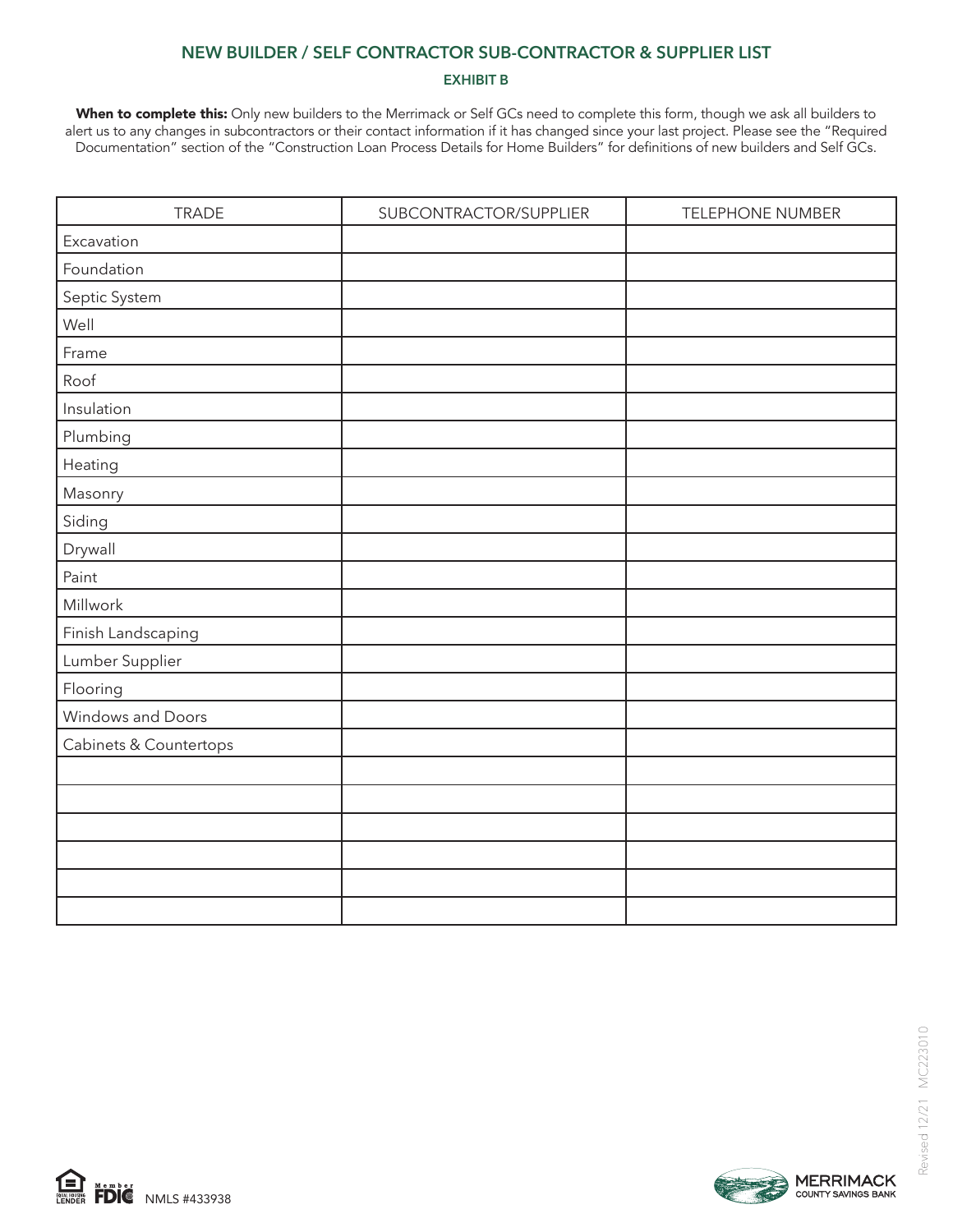### **CONTRACTOR CONSTRUCTION BUDGET**

#### **EXHIBIT C**

When to complete this: This form must be thoroughly completed by all builders for each project.

Please note the following:

- For any cost line listed as \$0, please be sure to note the reason in the "Explanation" Line
- The contingency rates are different for General Contractors (5%) and Self-General Contractors (10%). Only one is applicable for your project, not both.

|                                                         |             | DATE: the contract of the contract of the contract of the contract of the contract of the contract of the contract of the contract of the contract of the contract of the contract of the contract of the contract of the cont |                 |                    |  |  |
|---------------------------------------------------------|-------------|--------------------------------------------------------------------------------------------------------------------------------------------------------------------------------------------------------------------------------|-----------------|--------------------|--|--|
|                                                         |             |                                                                                                                                                                                                                                | CONTRACTOR: ___ |                    |  |  |
|                                                         |             | SELF-GENERAL CONTRACTOR<br>GENERAL CONTRACTOR                                                                                                                                                                                  |                 |                    |  |  |
| <b>ITEM</b>                                             | <b>COST</b> | <b>PAID DEPOSITS</b>                                                                                                                                                                                                           | <b>BALANCE</b>  | <b>EXPLANATION</b> |  |  |
| 1. Excavation, Lot Clearing, Fill, Drainage             |             |                                                                                                                                                                                                                                | \$0.00          |                    |  |  |
| 2. Foundation, Damp Proofing                            |             |                                                                                                                                                                                                                                | \$0.00          |                    |  |  |
| 3. Septic System or Sewer Line                          |             |                                                                                                                                                                                                                                | \$0.00          |                    |  |  |
| 4. Well or Water Line                                   |             |                                                                                                                                                                                                                                | \$0.00          |                    |  |  |
| 5. Frame House & Garage                                 |             |                                                                                                                                                                                                                                | \$0.00          |                    |  |  |
| 6. Roofing                                              |             |                                                                                                                                                                                                                                | \$0.00          |                    |  |  |
| 7. Windows & Exterior Doors                             |             |                                                                                                                                                                                                                                | \$0.00          |                    |  |  |
| 8. Garage Doors                                         |             |                                                                                                                                                                                                                                | \$0.00          |                    |  |  |
| 9. Concrete Floors                                      |             |                                                                                                                                                                                                                                | \$0.00          |                    |  |  |
| 10. Plumbing                                            |             |                                                                                                                                                                                                                                | \$0.00          |                    |  |  |
| 11. Plumbing Fixtures                                   |             |                                                                                                                                                                                                                                | \$0.00          |                    |  |  |
| 12. Electrical                                          |             |                                                                                                                                                                                                                                | \$0.00          |                    |  |  |
| 13. Electrical Fixtures                                 |             |                                                                                                                                                                                                                                | \$0.00          |                    |  |  |
| 14. Heating System                                      |             |                                                                                                                                                                                                                                | \$0.00          |                    |  |  |
| 15. Chimney & Fireplace                                 |             |                                                                                                                                                                                                                                | \$0.00          |                    |  |  |
| 16. Siding                                              |             |                                                                                                                                                                                                                                | \$0.00          |                    |  |  |
| 17. Insulation                                          |             |                                                                                                                                                                                                                                | \$0.00          |                    |  |  |
| 18. Drywall or Plaster                                  |             |                                                                                                                                                                                                                                | \$0.00          |                    |  |  |
| 19. Exterior Paint or Stain                             |             |                                                                                                                                                                                                                                | \$0.00          |                    |  |  |
| 20. Interior Doors and Trim                             |             |                                                                                                                                                                                                                                | \$0.00          |                    |  |  |
| 21. Interior Paint/Wallcoverings                        |             |                                                                                                                                                                                                                                | \$0.00          |                    |  |  |
| 22. Cabinets and Counter Tops                           |             |                                                                                                                                                                                                                                | \$0.00          |                    |  |  |
| 23. Flooring                                            |             |                                                                                                                                                                                                                                | \$0.00          |                    |  |  |
| 24. Porches/Deck/Steps                                  |             |                                                                                                                                                                                                                                | \$0.00          |                    |  |  |
| 25. Finish Grade & Landscaping                          |             |                                                                                                                                                                                                                                | \$0.00          |                    |  |  |
| 26. Driveway/Walkways                                   |             |                                                                                                                                                                                                                                | \$0.00          |                    |  |  |
| 27. Appliances                                          |             |                                                                                                                                                                                                                                | \$0.00          |                    |  |  |
| 28. Project Management / Permits                        |             |                                                                                                                                                                                                                                | \$0.00          |                    |  |  |
| 29. Other (Attach detailed description)                 |             |                                                                                                                                                                                                                                | \$0.00          |                    |  |  |
|                                                         |             |                                                                                                                                                                                                                                | \$0.00          |                    |  |  |
|                                                         |             |                                                                                                                                                                                                                                | \$0.00          |                    |  |  |
| Subtotal                                                | \$0.00      | \$0.00                                                                                                                                                                                                                         | \$0.00          |                    |  |  |
| Self GC Bank Reserves (10% contingency of TOTAL Cost)   | \$0.00      |                                                                                                                                                                                                                                |                 |                    |  |  |
| Contractor Bank Reserves (5% contingency of TOTAL Cost) | \$0.00      |                                                                                                                                                                                                                                |                 |                    |  |  |
| <b>TOTALS for Self GC</b>                               | \$0.00      | \$0.00                                                                                                                                                                                                                         | \$0.00          |                    |  |  |
| <b>TOTALS for Contractor</b>                            | \$0.00      | \$0.00                                                                                                                                                                                                                         | \$0.00          |                    |  |  |

BORROWER DATE

CONTRACTOR DATE

\_\_\_\_\_\_\_\_\_\_\_\_\_\_\_\_\_\_\_\_\_\_\_\_\_\_\_\_\_\_\_\_\_\_\_\_\_\_\_\_\_\_\_\_\_\_\_\_\_\_\_\_

BORROWER DATE



\_\_\_\_\_\_\_\_\_\_\_\_\_\_\_\_\_\_\_\_\_\_\_\_\_\_\_\_\_\_\_\_\_\_\_\_\_\_\_\_\_\_\_\_\_\_\_\_\_\_\_\_

\_\_\_\_\_\_\_\_\_\_\_\_\_\_\_\_\_\_\_\_\_\_\_\_\_\_\_\_\_\_\_\_\_\_\_\_\_\_\_\_\_\_\_\_\_\_\_\_\_\_\_\_

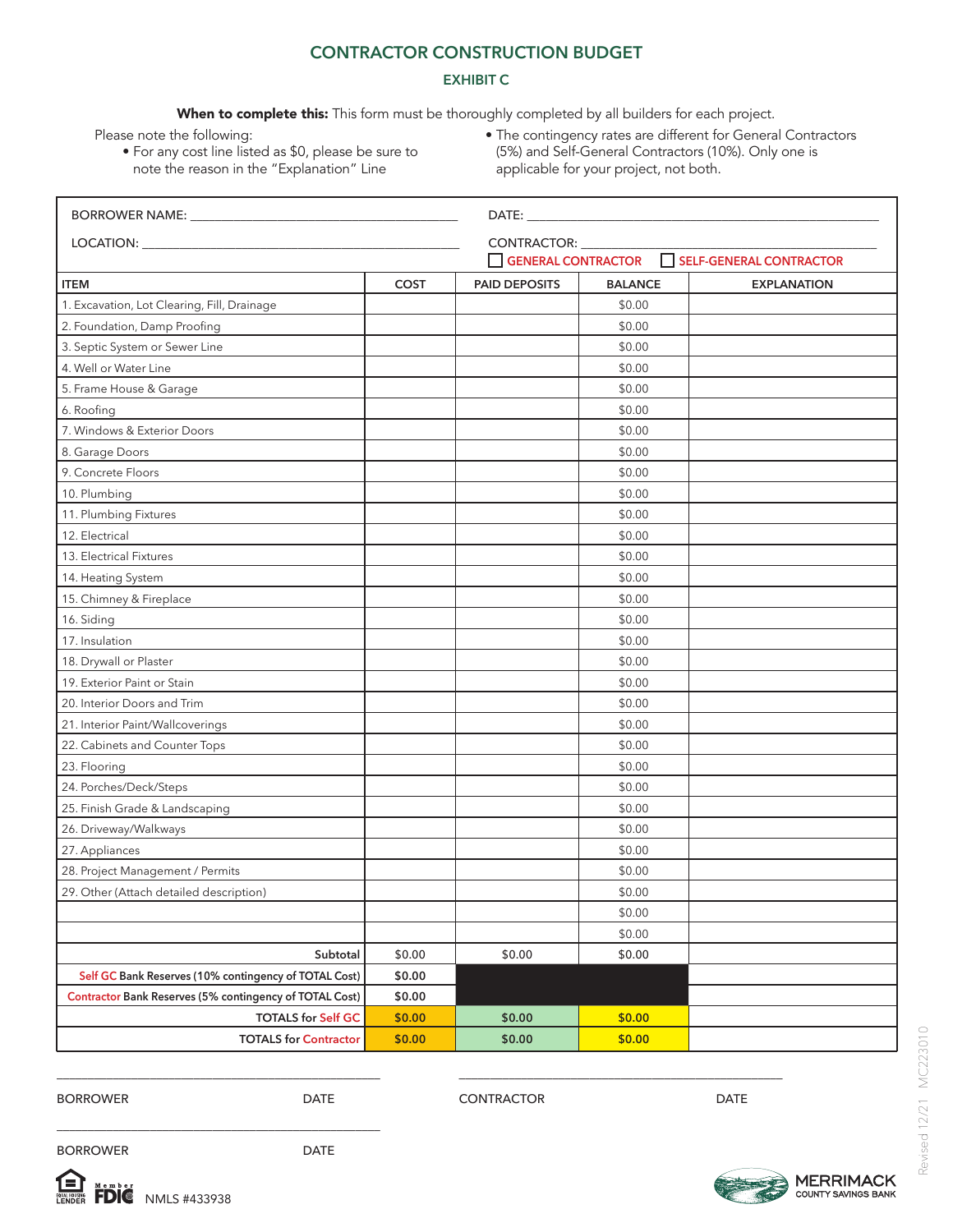## **GENERAL CONTRACTOR / SELF GENERAL CONTRACTOR QUALIFICATION FORM EXHIBIT D**

When to complete this: Only new builders to the Merrimack or Self-GCs need to complete this. Please see the "Required Documentation" section of the "Construction Loan Process Details for Home Builders" for definitions of new builders and Self GCs.

|                                                      | Number of Employees: ________ Homes built last year: _________ Expected to build this year: _________________     |  |  |  |  |
|------------------------------------------------------|-------------------------------------------------------------------------------------------------------------------|--|--|--|--|
|                                                      | Last Year's Gross Income: \$ _______________ How is your Business structured? ____ Incorporated ____ LLC ____ DBA |  |  |  |  |
|                                                      | Provide 2 customer references below detailing projects you have completed similar to the proposed project         |  |  |  |  |
|                                                      |                                                                                                                   |  |  |  |  |
|                                                      |                                                                                                                   |  |  |  |  |
|                                                      |                                                                                                                   |  |  |  |  |
|                                                      |                                                                                                                   |  |  |  |  |
| Provide 3 Builder Supplier/Sub-Contractor references |                                                                                                                   |  |  |  |  |
|                                                      |                                                                                                                   |  |  |  |  |
|                                                      |                                                                                                                   |  |  |  |  |
|                                                      |                                                                                                                   |  |  |  |  |
|                                                      |                                                                                                                   |  |  |  |  |
|                                                      |                                                                                                                   |  |  |  |  |
|                                                      |                                                                                                                   |  |  |  |  |

I authorize Bank personnel to obtain and review a written credit profile of my corporation and/or myself. This information can be shared amongst Merrimack County Savings Bank, Meredith Village Savings Bank and Savings Bank of Walpole.

Builder/Self-GC Name Date

\_\_\_\_\_\_\_\_\_\_\_\_\_\_\_\_\_\_\_\_\_\_\_\_\_\_\_\_\_\_\_\_\_\_\_\_\_\_\_\_\_\_\_\_\_\_\_\_\_\_\_\_



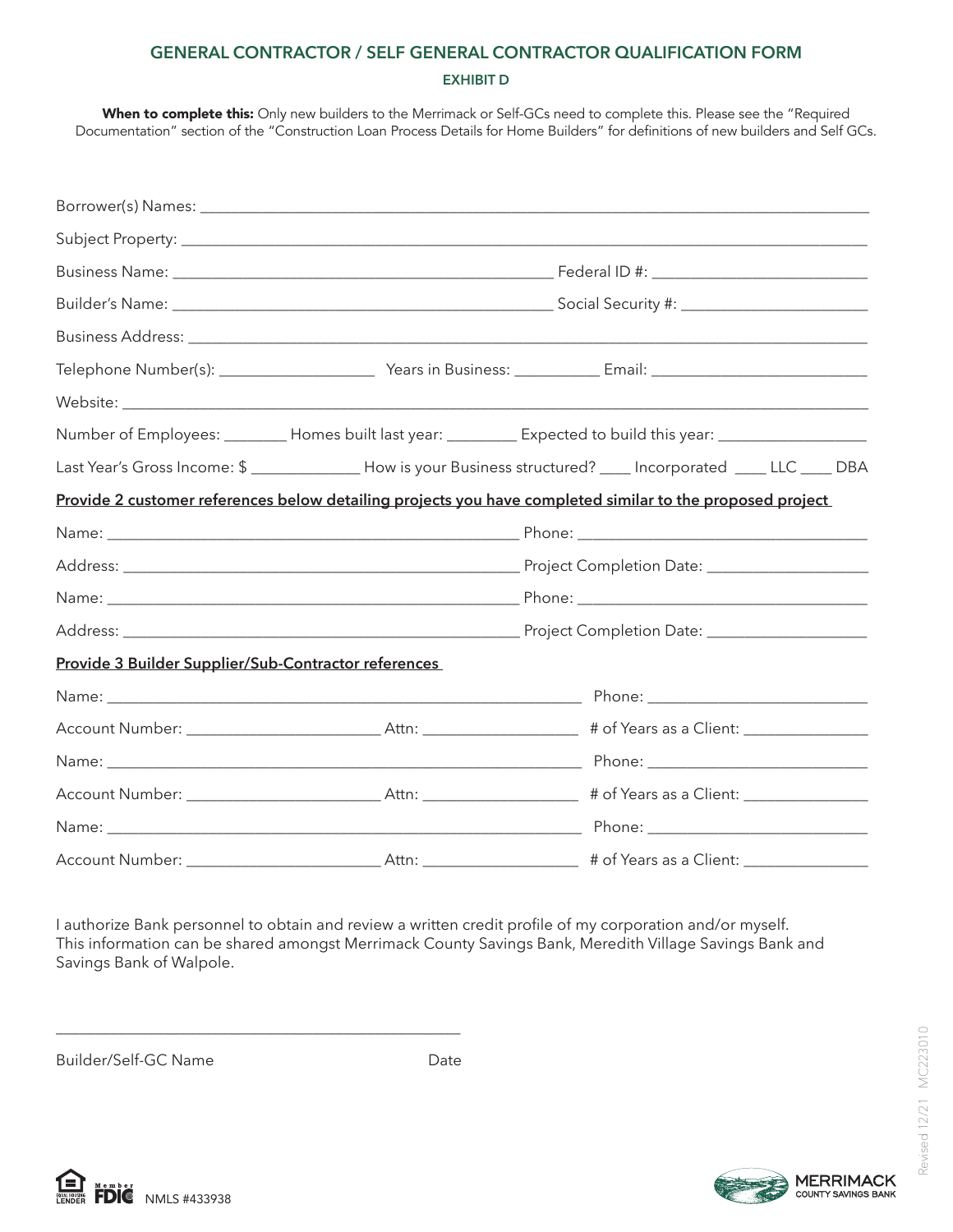#### **PRE-CLOSING LIEN WAIVER**

#### **EXHIBIT H**

When to complete this: This document is required only if payments have been made for work performed 120 days or less prior to the closing of the loan with the Merrimack. The paid deposit column on Exhibit C should also reflect this amount.

| Amount Paid: \$ |
|-----------------|
|                 |
|                 |

## **CONTRACTOR/SUBCONTRACTOR LIEN WAIVER FOR FUNDS PAID PRIOR TO CLOSING**

The undersigned certifies that all work and materials for the amount indicated above has been completed or consumed. The undersigned has been paid in full for all completed work and supplied materials.

**FOR VALUE RECEIVED**, the undersigned hereby waives any and all liens for labor and materials arising under New Hampshire Revised Statutes Annotated Chapter 447 as to the construction mortgage to Merrimack County Savings Bank referred to date.

Signed this day of the set of the set of the set of the set of the set of the set of the set of the set of the s

BY: \_\_\_\_\_\_\_\_\_\_\_\_\_\_\_\_\_\_\_\_\_\_\_\_\_\_\_\_\_\_\_\_\_\_\_\_\_\_\_\_\_\_\_\_\_\_\_\_\_\_\_\_

Contractor/Subcontractor



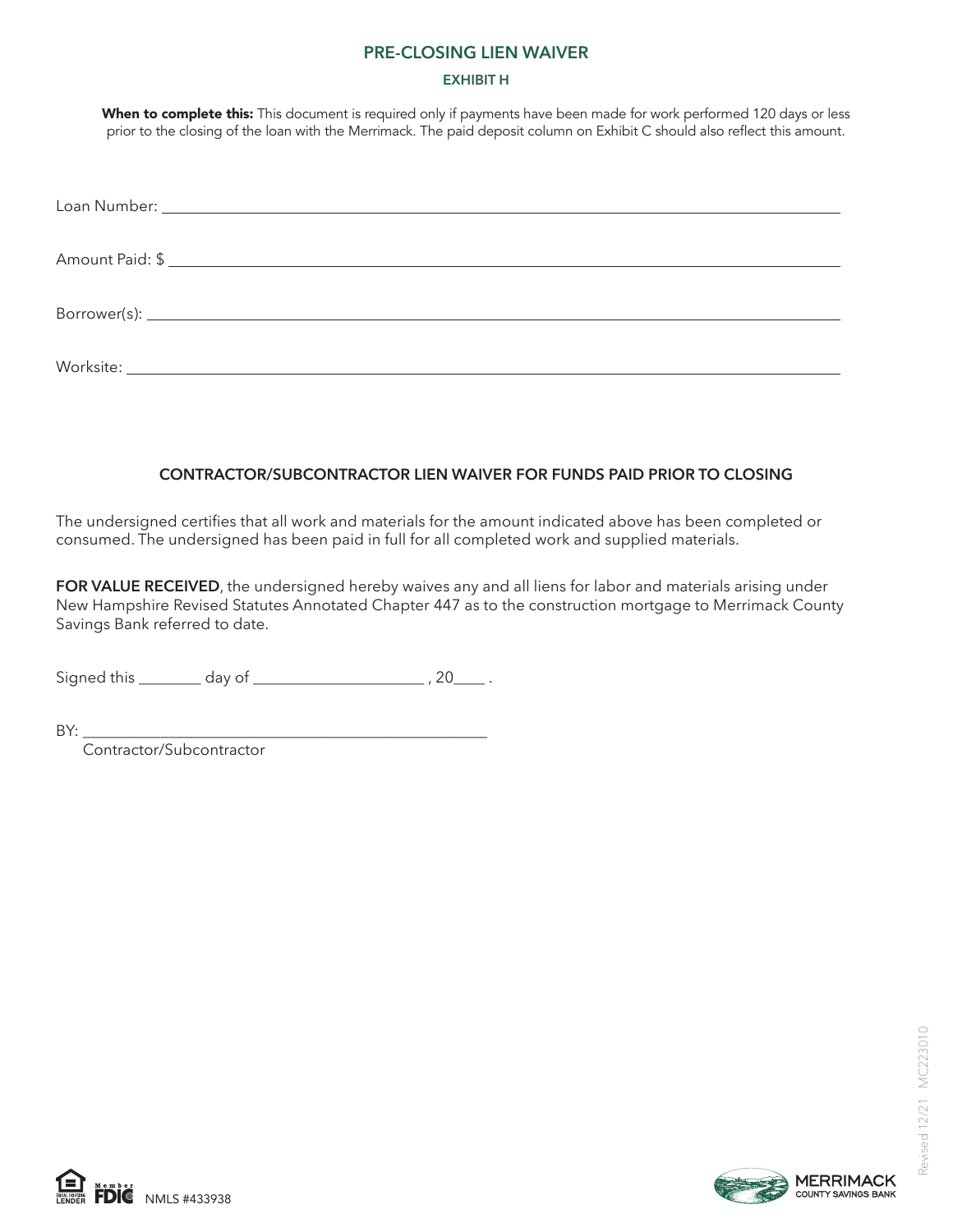## **SELF-GENERAL CONTRACTOR SUBCONTRACTOR INSURANCE NOTICE**

#### **EXHIBIT J**

When to complete this: Only Self GCs need to complete this. Please see the "Required Documentation" section of the "Construction Loan Process Details for Home Builders" for definitions of Self GCs.

Borrower(s): \_\_\_\_\_\_\_\_\_\_\_\_\_\_\_\_\_\_\_\_\_\_\_\_\_\_\_\_\_\_\_\_\_\_\_\_\_\_\_\_\_\_\_\_\_\_\_\_\_\_\_\_\_\_\_\_\_\_\_\_\_\_\_\_\_\_\_\_\_\_\_\_\_\_\_\_\_\_\_\_\_\_\_\_\_\_\_\_\_\_\_\_\_

Project Location: \_\_\_\_\_\_\_\_\_\_\_\_\_\_\_\_\_\_\_\_\_\_\_\_\_\_\_\_\_\_\_\_\_\_\_\_\_\_\_\_\_\_\_\_\_\_\_\_\_\_\_\_\_\_\_\_\_\_\_\_\_\_\_\_\_\_\_\_\_\_\_\_\_\_\_\_\_\_\_\_\_\_\_\_\_\_\_\_\_

As the Self-General Contractor of the above named project, I understand that it is my responsibility to verify that all Subcontractors are properly insured with General Liability and Workers' Compensation Insurance, as applicable.

\_\_\_\_\_\_\_\_\_\_\_\_\_\_\_\_\_\_\_\_\_\_\_\_\_\_\_\_\_\_\_\_\_\_\_\_\_\_\_\_\_\_\_\_\_\_\_\_\_\_\_\_\_\_\_\_\_\_\_\_\_\_\_\_\_\_\_\_\_\_\_\_\_\_\_\_\_\_\_\_\_\_\_\_\_\_\_\_\_\_\_\_\_\_\_\_\_\_\_\_\_\_\_\_

\_\_\_\_\_\_\_\_\_\_\_\_\_\_\_\_\_\_\_\_\_\_\_\_\_\_\_\_\_\_\_\_\_\_\_\_\_\_\_\_\_\_\_\_\_\_\_\_\_\_\_\_\_\_\_\_\_\_\_\_\_\_\_\_\_\_\_\_\_\_\_\_\_\_\_\_\_\_\_\_\_\_\_\_\_\_\_\_\_\_\_\_\_\_\_\_\_\_\_\_\_\_\_\_

Borrower's Name Date Date of the United States of the United States of the Date Date Date Date

Co-Borrower's Name Date Communication of the Communication of the Date Date Date Date Date